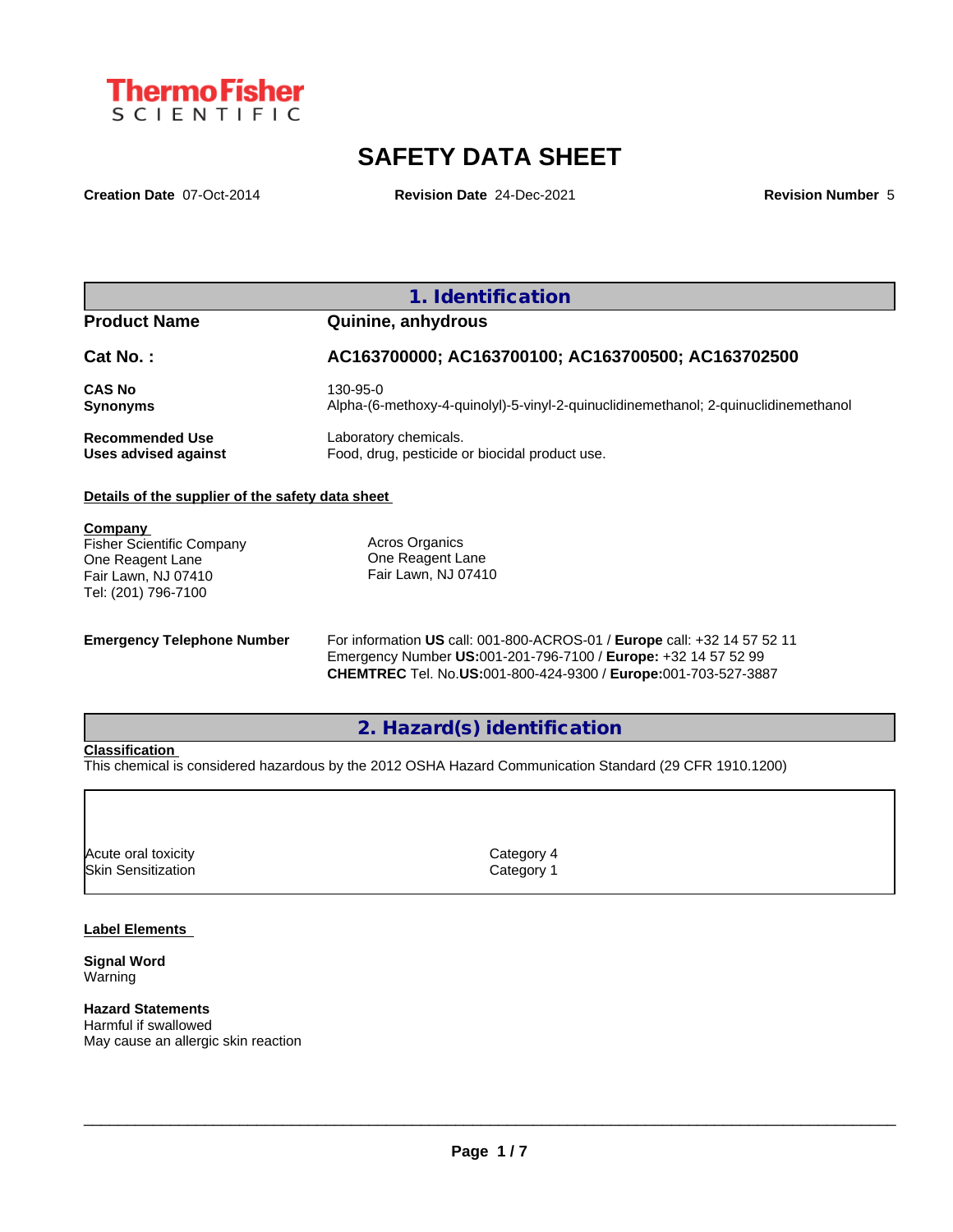

#### **Precautionary Statements Prevention**

Wash face, hands and any exposed skin thoroughly after handling Do not eat, drink or smoke when using this product Avoid breathing dust/fume/gas/mist/vapors/spray In case of inadequate ventilation wear respiratory protection Contaminated work clothing should not be allowed out of the workplace Wear protective gloves **Inhalation** IF INHALED: If breathing is difficult, remove to fresh air and keep at rest in a position comfortable for breathing If experiencing respiratory symptoms: Call a POISON CENTER or doctor/physician **Skin**

IF ON SKIN: Wash with plenty of soap and water

If skin irritation or rash occurs: Get medical advice/attention

Wash contaminated clothing before reuse

## **Ingestion**

IF SWALLOWED: Call a POISON CENTER or doctor/physician if you feel unwell Rinse mouth

**Disposal**

Dispose of contents/container to an approved waste disposal plant

**Hazards not otherwise classified (HNOC)**

None identified

## **3. Composition/Information on Ingredients**

| ---------- | $\epsilon$<br>^^`<br>. No           | <b>Wainh</b><br>1. N / |
|------------|-------------------------------------|------------------------|
| Juinine    | ∩פי<br>$\Omega$<br>. .<br>ิงง<br>∪ש | ገር<br>.                |

|                                        | 4. First-aid measures                                                                                                                                                                                                         |
|----------------------------------------|-------------------------------------------------------------------------------------------------------------------------------------------------------------------------------------------------------------------------------|
| <b>General Advice</b>                  | If symptoms persist, call a physician.                                                                                                                                                                                        |
| <b>Eye Contact</b>                     | Rinse immediately with plenty of water, also under the eyelids, for at least 15 minutes. Get<br>medical attention.                                                                                                            |
| <b>Skin Contact</b>                    | Wash off immediately with plenty of water for at least 15 minutes. If skin irritation persists,<br>call a physician.                                                                                                          |
| <b>Inhalation</b>                      | Remove to fresh air. If not breathing, give artificial respiration. Get medical attention if<br>symptoms occur.                                                                                                               |
| Ingestion                              | Clean mouth with water and drink afterwards plenty of water. Get medical attention if<br>symptoms occur.                                                                                                                      |
| Most important symptoms and<br>effects | May cause allergic skin reaction. Symptoms of allergic reaction may include rash, itching,<br>swelling, trouble breathing, tingling of the hands and feet, dizziness, lightheadedness, chest<br>pain, muscle pain or flushing |
| <b>Notes to Physician</b>              | Treat symptomatically                                                                                                                                                                                                         |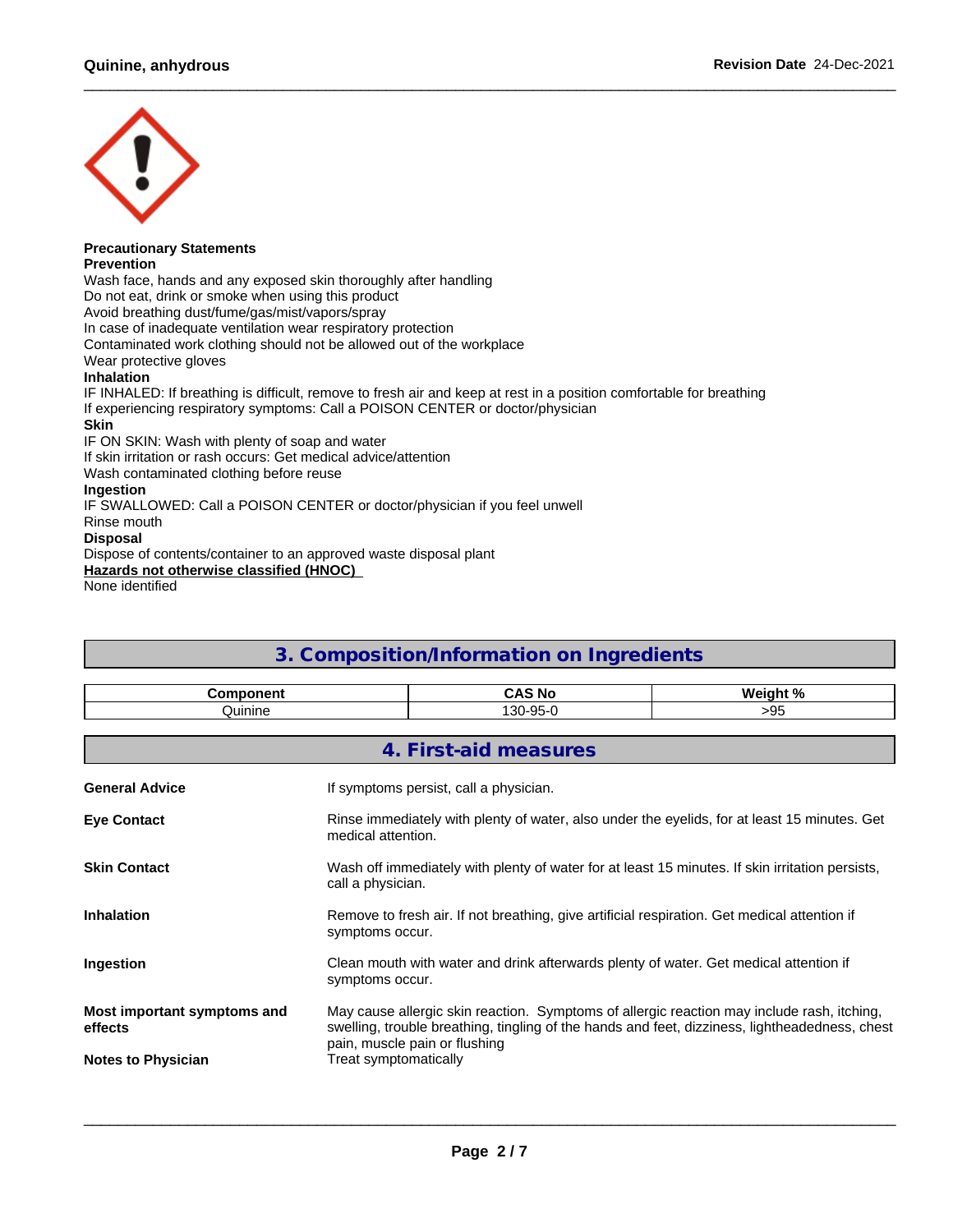## **5. Fire-fighting measures**

**Suitable Extinguishing Media** Water spray, carbon dioxide (CO2), dry chemical, alcohol-resistant foam.

| Unsuitable Extinguishing Media                            | No information available                             |  |
|-----------------------------------------------------------|------------------------------------------------------|--|
| <b>Flash Point</b><br>Method -                            | No information available<br>No information available |  |
| <b>Autoignition Temperature</b>                           | 400 °C / 752 °F                                      |  |
| <b>Explosion Limits</b>                                   |                                                      |  |
| <b>Upper</b>                                              | No data available                                    |  |
| Lower                                                     | No data available                                    |  |
| Sensitivity to Mechanical Impact No information available |                                                      |  |
| <b>Sensitivity to Static Discharge</b>                    | No information available                             |  |

## **Specific Hazards Arising from the Chemical**

Thermal decomposition can lead to release of irritating gases and vapors. Keep product and empty container away from heat and sources of ignition.

### **Hazardous Combustion Products**

Nitrogen oxides (NOx). Carbon monoxide (CO). Carbon dioxide (CO2).

## **Protective Equipment and Precautions for Firefighters**

As in any fire, wear self-contained breathing apparatus pressure-demand, MSHA/NIOSH (approved or equivalent) and full protective gear.

| <b>NFPA</b><br><b>Health</b><br>2                                                                                           | <b>Flammability</b>                          | <b>Instability</b>                                                                                                                                          | <b>Physical hazards</b><br>N/A                                                                                                                                                         |  |  |  |  |
|-----------------------------------------------------------------------------------------------------------------------------|----------------------------------------------|-------------------------------------------------------------------------------------------------------------------------------------------------------------|----------------------------------------------------------------------------------------------------------------------------------------------------------------------------------------|--|--|--|--|
|                                                                                                                             |                                              | 6. Accidental release measures                                                                                                                              |                                                                                                                                                                                        |  |  |  |  |
| <b>Personal Precautions</b>                                                                                                 | formation.                                   | Use personal protective equipment as required. Ensure adequate ventilation. Avoid dust                                                                      |                                                                                                                                                                                        |  |  |  |  |
| <b>Environmental Precautions</b>                                                                                            | Should not be released into the environment. |                                                                                                                                                             |                                                                                                                                                                                        |  |  |  |  |
| Methods for Containment and Clean Sweep up and shovel into suitable containers for disposal. Keep in suitable, closed<br>Up | containers for disposal.                     |                                                                                                                                                             |                                                                                                                                                                                        |  |  |  |  |
|                                                                                                                             |                                              | 7. Handling and storage                                                                                                                                     |                                                                                                                                                                                        |  |  |  |  |
| <b>Handling</b>                                                                                                             |                                              |                                                                                                                                                             | Wear personal protective equipment/face protection. Avoid dust formation. Do not get in<br>eyes, on skin, or on clothing. Ensure adequate ventilation. Avoid ingestion and inhalation. |  |  |  |  |
| Storage.                                                                                                                    |                                              | Keep in a dry, cool and well-ventilated place. Keep container tightly closed. Protect from<br>light. Incompatible Materials. Strong acids. Oxidizing agent. |                                                                                                                                                                                        |  |  |  |  |
|                                                                                                                             |                                              | 8. Exposure controls / personal protection                                                                                                                  |                                                                                                                                                                                        |  |  |  |  |
| <b>Exposure Guidelines</b>                                                                                                  |                                              | This product does not contain any hazardous materials with occupational exposure<br>limitsestablished by the region specific regulatory bodies.             |                                                                                                                                                                                        |  |  |  |  |
| <b>Engineering Measures</b>                                                                                                 | location.                                    | areas. Ensure that eyewash stations and safety showers are close to the workstation                                                                         | Use only under a chemical fume hood. Ensure adequate ventilation, especially in confined                                                                                               |  |  |  |  |
| <b>Personal Protective Equipment</b>                                                                                        |                                              |                                                                                                                                                             |                                                                                                                                                                                        |  |  |  |  |
|                                                                                                                             |                                              |                                                                                                                                                             |                                                                                                                                                                                        |  |  |  |  |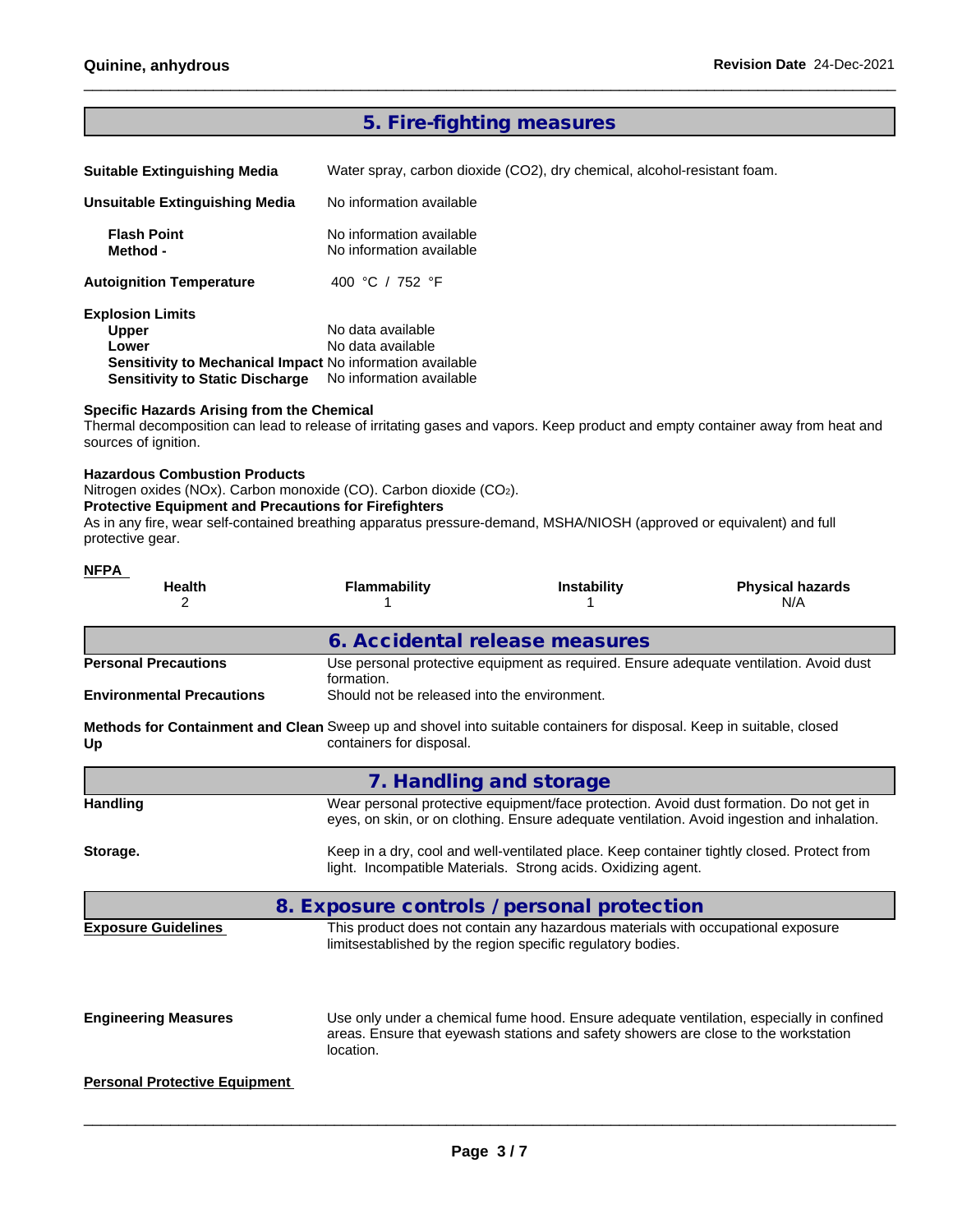| <b>Eye/face Protection</b>    | Wear appropriate protective eyeglasses or chemical safety goggles as described by<br>OSHA's eye and face protection regulations in 29 CFR 1910.133 or European Standard<br>EN166.                                                                       |
|-------------------------------|---------------------------------------------------------------------------------------------------------------------------------------------------------------------------------------------------------------------------------------------------------|
| Skin and body protection      | Wear appropriate protective gloves and clothing to prevent skin exposure.                                                                                                                                                                               |
| <b>Respiratory Protection</b> | Follow the OSHA respirator regulations found in 29 CFR 1910.134 or European Standard<br>EN 149. Use a NIOSH/MSHA or European Standard EN 149 approved respirator if<br>exposure limits are exceeded or if irritation or other symptoms are experienced. |
| <b>Hygiene Measures</b>       | Handle in accordance with good industrial hygiene and safety practice.                                                                                                                                                                                  |

**9. Physical and chemical properties**

| <b>Physical State</b>                   | Powder Solid                                                  |
|-----------------------------------------|---------------------------------------------------------------|
| Appearance                              | White                                                         |
| Odor                                    | Odorless                                                      |
| <b>Odor Threshold</b>                   | No information available                                      |
| рH                                      | 8.8 saturated solution                                        |
| <b>Melting Point/Range</b>              | 176 - 177 °C / 348.8 - 350.6 °F                               |
| <b>Boiling Point/Range</b>              | No information available                                      |
| <b>Flash Point</b>                      | No information available                                      |
| <b>Evaporation Rate</b>                 | Not applicable                                                |
| Flammability (solid,gas)                | No information available                                      |
| <b>Flammability or explosive limits</b> |                                                               |
| <b>Upper</b>                            | No data available                                             |
| Lower                                   | No data available                                             |
| <b>Vapor Pressure</b>                   | No information available                                      |
| <b>Vapor Density</b>                    | Not applicable                                                |
| <b>Specific Gravity</b>                 | No information available                                      |
| <b>Solubility</b>                       | Slightly soluble in water                                     |
| Partition coefficient; n-octanol/water  | No data available                                             |
| <b>Autoignition Temperature</b>         | 400 °C / 752 °F                                               |
| <b>Decomposition Temperature</b>        | No information available                                      |
| <b>Viscosity</b>                        | Not applicable                                                |
| Molecular Formula                       | C <sub>20</sub> H <sub>24</sub> N <sub>2</sub> O <sub>2</sub> |
| <b>Molecular Weight</b>                 | 324.42                                                        |
|                                         |                                                               |

## **10. Stability and reactivity**

| <b>Reactive Hazard</b>                                                                             | None known, based on information available                                   |  |  |  |
|----------------------------------------------------------------------------------------------------|------------------------------------------------------------------------------|--|--|--|
| <b>Stability</b>                                                                                   | Light sensitive.                                                             |  |  |  |
| <b>Conditions to Avoid</b>                                                                         | Avoid dust formation. Incompatible products. Excess heat. Exposure to light. |  |  |  |
| Incompatible Materials                                                                             | Strong acids, Oxidizing agent                                                |  |  |  |
| Hazardous Decomposition Products Nitrogen oxides (NOx), Carbon monoxide (CO), Carbon dioxide (CO2) |                                                                              |  |  |  |
| <b>Hazardous Polymerization</b>                                                                    | No information available.                                                    |  |  |  |
| <b>Hazardous Reactions</b>                                                                         | None under normal processing.                                                |  |  |  |
|                                                                                                    |                                                                              |  |  |  |

**11. Toxicological information**

**Acute Toxicity**

**Product Information Component Information**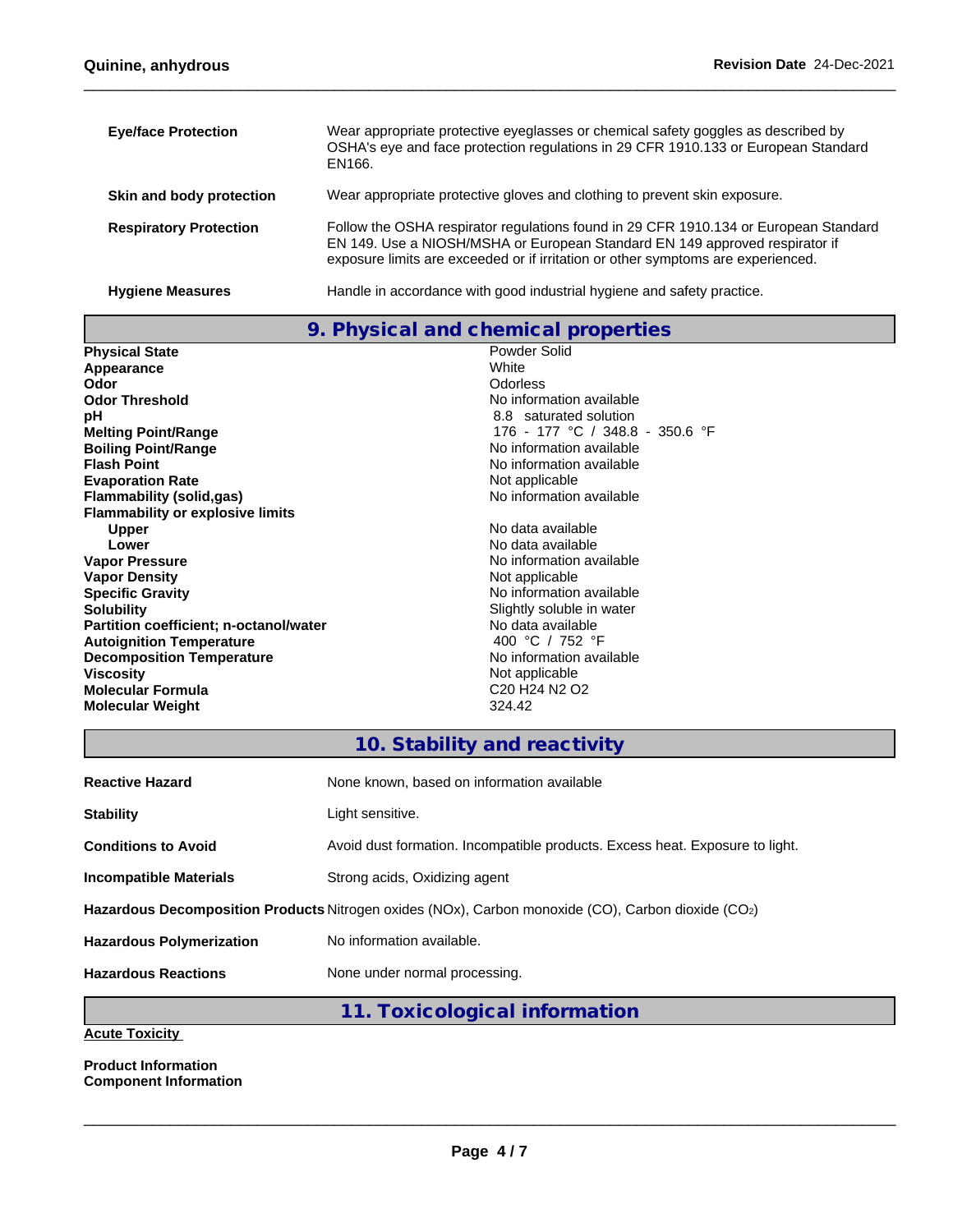| <b>Component</b>                                                                           |               | LD50 Oral                                                                                                                                                                                |  |            | <b>LD50 Dermal</b> |             | <b>LC50 Inhalation</b> |               |
|--------------------------------------------------------------------------------------------|---------------|------------------------------------------------------------------------------------------------------------------------------------------------------------------------------------------|--|------------|--------------------|-------------|------------------------|---------------|
| Quinine                                                                                    |               | 351 mg/kg (Rat)                                                                                                                                                                          |  | Not listed |                    | Not listed  |                        |               |
| <b>Toxicologically Synergistic</b><br><b>Products</b>                                      |               | No information available                                                                                                                                                                 |  |            |                    |             |                        |               |
| Delayed and immediate effects as well as chronic effects from short and long-term exposure |               |                                                                                                                                                                                          |  |            |                    |             |                        |               |
| <b>Irritation</b>                                                                          |               | No information available                                                                                                                                                                 |  |            |                    |             |                        |               |
| <b>Sensitization</b>                                                                       |               | May cause sensitization by skin contact                                                                                                                                                  |  |            |                    |             |                        |               |
| Carcinogenicity                                                                            |               | The table below indicates whether each agency has listed any ingredient as a carcinogen.                                                                                                 |  |            |                    |             |                        |               |
| Component                                                                                  | <b>CAS No</b> | <b>IARC</b>                                                                                                                                                                              |  | <b>NTP</b> | <b>ACGIH</b>       | <b>OSHA</b> |                        | <b>Mexico</b> |
| Quinine                                                                                    | 130-95-0      | Not listed                                                                                                                                                                               |  | Not listed | Not listed         | Not listed  |                        | Not listed    |
| <b>Mutagenic Effects</b>                                                                   |               | No information available                                                                                                                                                                 |  |            |                    |             |                        |               |
| <b>Reproductive Effects</b>                                                                |               | No information available.                                                                                                                                                                |  |            |                    |             |                        |               |
| <b>Developmental Effects</b>                                                               |               | No information available.                                                                                                                                                                |  |            |                    |             |                        |               |
| <b>Teratogenicity</b>                                                                      |               | No information available.                                                                                                                                                                |  |            |                    |             |                        |               |
| <b>STOT - single exposure</b><br><b>STOT - repeated exposure</b>                           |               | None known<br>None known                                                                                                                                                                 |  |            |                    |             |                        |               |
| <b>Aspiration hazard</b>                                                                   |               | No information available                                                                                                                                                                 |  |            |                    |             |                        |               |
| Symptoms / effects, both acute and<br>delayed                                              |               | Symptoms of allergic reaction may include rash, itching, swelling, trouble breathing, tingling<br>of the hands and feet, dizziness, lightheadedness, chest pain, muscle pain or flushing |  |            |                    |             |                        |               |
| <b>Endocrine Disruptor Information</b>                                                     |               | No information available                                                                                                                                                                 |  |            |                    |             |                        |               |
| <b>Other Adverse Effects</b>                                                               |               | The toxicological properties have not been fully investigated.                                                                                                                           |  |            |                    |             |                        |               |
|                                                                                            |               |                                                                                                                                                                                          |  |            |                    |             |                        |               |

**12. Ecological information**

| Ecotoxicity |  |  |  |
|-------------|--|--|--|
|             |  |  |  |

Do not empty into drains.

| Component                            | <b>Freshwater Algae</b> | <b>Freshwater Fish</b> | <b>Microtox</b> | <b>Water Flea</b>   |
|--------------------------------------|-------------------------|------------------------|-----------------|---------------------|
| Quinine                              | Not listed              | LC50: 431.85 mg/L/96h  | Not listed      | EC50: 34.4 mg/L/24h |
|                                      |                         | (Danio rerio)          |                 | (Daphnia magna)     |
|                                      |                         | LC50: 26.1 mg/L/96h    |                 |                     |
|                                      |                         | (Ictalurus punctatus)  |                 |                     |
| <b>Persistence and Degradability</b> | Persistence is unlikely |                        |                 |                     |

**Bioaccumulation/ Accumulation** No information available.

## **Mobility** .

|         | <b>loc</b><br>אס |
|---------|------------------|
| Juinine | $\cdots$         |

|                               | 13. Disposal considerations                                                                                                                                                                                                                                           |
|-------------------------------|-----------------------------------------------------------------------------------------------------------------------------------------------------------------------------------------------------------------------------------------------------------------------|
| <b>Waste Disposal Methods</b> | Chemical waste generators must determine whether a discarded chemical is classified as a<br>hazardous waste. Chemical waste generators must also consult local, regional, and<br>national hazardous waste regulations to ensure complete and accurate classification. |
|                               | 14. Transport information                                                                                                                                                                                                                                             |

DOT Not regulated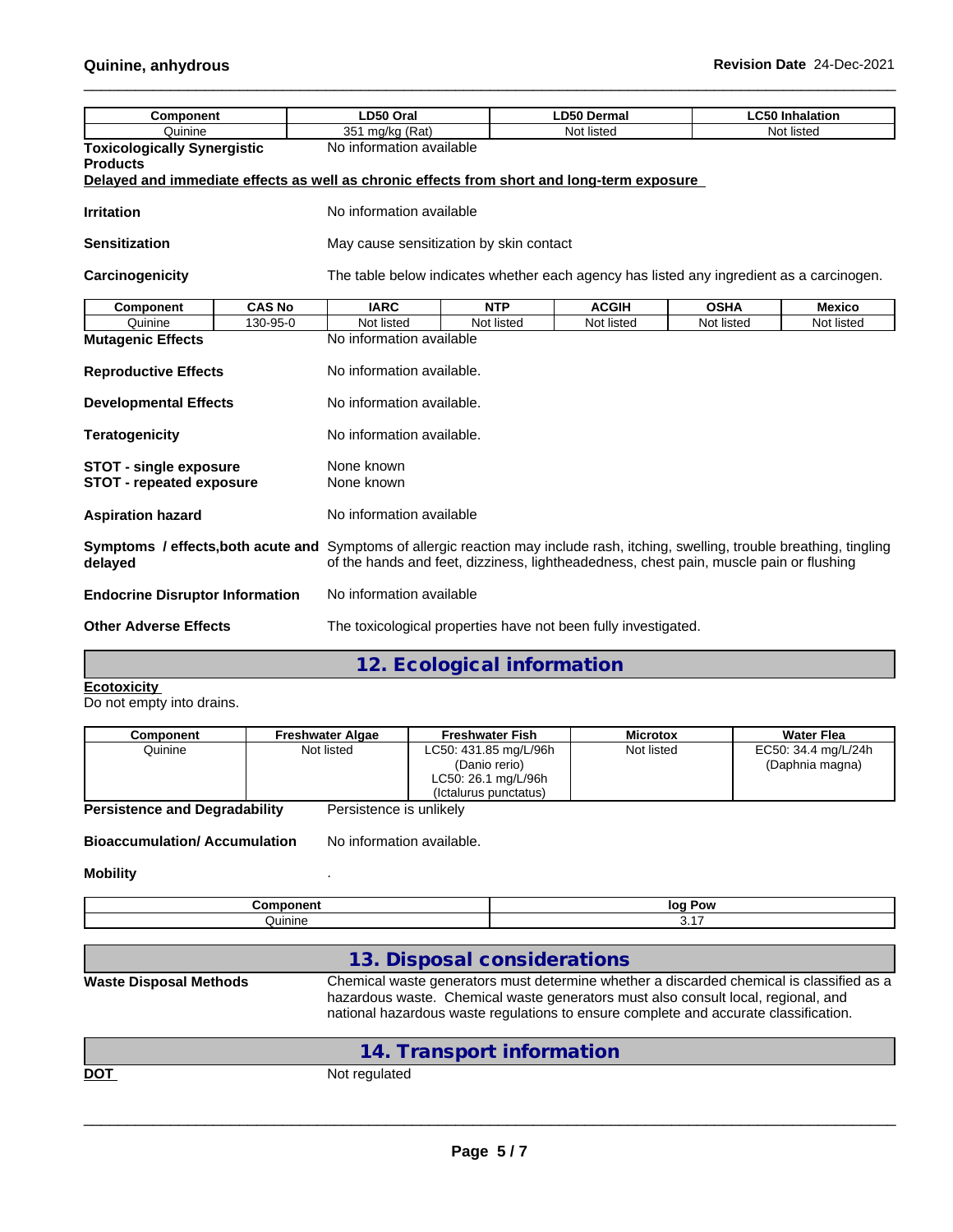| <u>_ TDG</u><br><u>IATA</u> | Not regulated<br>Not regulated |  |
|-----------------------------|--------------------------------|--|
| <b>IMDG/IMO</b>             | Not regulated                  |  |
|                             | 15. Regulatory information     |  |

## **United States of America Inventory**

| Component | <b>CAS No</b> | <b>TSCA</b> | TOOA L<br>Inventory notification -<br>av r<br><b>Active-Inactive</b> | <b>TSCA</b><br><b>EPA Requiatory</b><br><b>Flags</b> |
|-----------|---------------|-------------|----------------------------------------------------------------------|------------------------------------------------------|
| Quinine   | 130-95-0      |             | $-2T$<br>TIVE<br>AC.                                                 |                                                      |

#### **Legend:**

**TSCA** US EPA (TSCA) - Toxic Substances Control Act, (40 CFR Part 710) X - Listed '-' - Not Listed

**TSCA 12(b)** - Notices of Export Not applicable

## **International Inventories**

Canada (DSL/NDSL), Europe (EINECS/ELINCS/NLP), Philippines (PICCS), Japan (ENCS), Japan (ISHL), Australia (AICS), China (IECSC), Korea (KECL).

| Component | <b>CAS No</b> | DSI | <b>NDSL</b> | <b>EINECS</b>                                         | <b>PICCS</b> | <b>ENCS</b> | <b>ISHL</b> | <b>AICS</b> | 500 <sub>2</sub><br>ะบอบ | <b>KECL</b>                |
|-----------|---------------|-----|-------------|-------------------------------------------------------|--------------|-------------|-------------|-------------|--------------------------|----------------------------|
| Quinine   | )-95-0<br>130 |     |             | 0.00<br>$\sim$<br>$\sim$<br>$\sim$<br>ZU.<br>υυυ<br>- |              |             |             |             |                          | 1/T<br>-23247<br><b>KE</b> |

**KECL** - NIER number or KE number (http://ncis.nier.go.kr/en/main.do)

### **U.S. Federal Regulations**

| <b>SARA 313</b>                                                | Not applicable                                              |
|----------------------------------------------------------------|-------------------------------------------------------------|
| SARA 311/312 Hazard Categories                                 | See section 2 for more information                          |
| <b>CWA (Clean Water Act)</b>                                   | Not applicable                                              |
| Clean Air Act                                                  | Not applicable                                              |
| <b>OSHA</b> - Occupational Safety and<br>Health Administration | Not applicable                                              |
| <b>CERCLA</b>                                                  | Not applicable                                              |
| <b>California Proposition 65</b>                               | This product does not contain any Proposition 65 chemicals. |

### **U.S. State Right-to-Know Regulations**

| $ -$              | - -<br>ма<br>aunuacio | <b>New</b><br>I | ania | <b>Illinois</b> | . .<br>island |
|-------------------|-----------------------|-----------------|------|-----------------|---------------|
| հարո<br>סוווו<br> |                       |                 |      |                 |               |

## **U.S. Department of Transportation**

| U.S. Department of Homeland<br><b>Security</b> | This product does not contain any DHS chemicals. |
|------------------------------------------------|--------------------------------------------------|
| <b>DOT Severe Marine Pollutant</b>             |                                                  |
| <b>DOT Marine Pollutant</b>                    |                                                  |
| Reportable Quantity (RQ):                      | N                                                |

## **Other International Regulations**